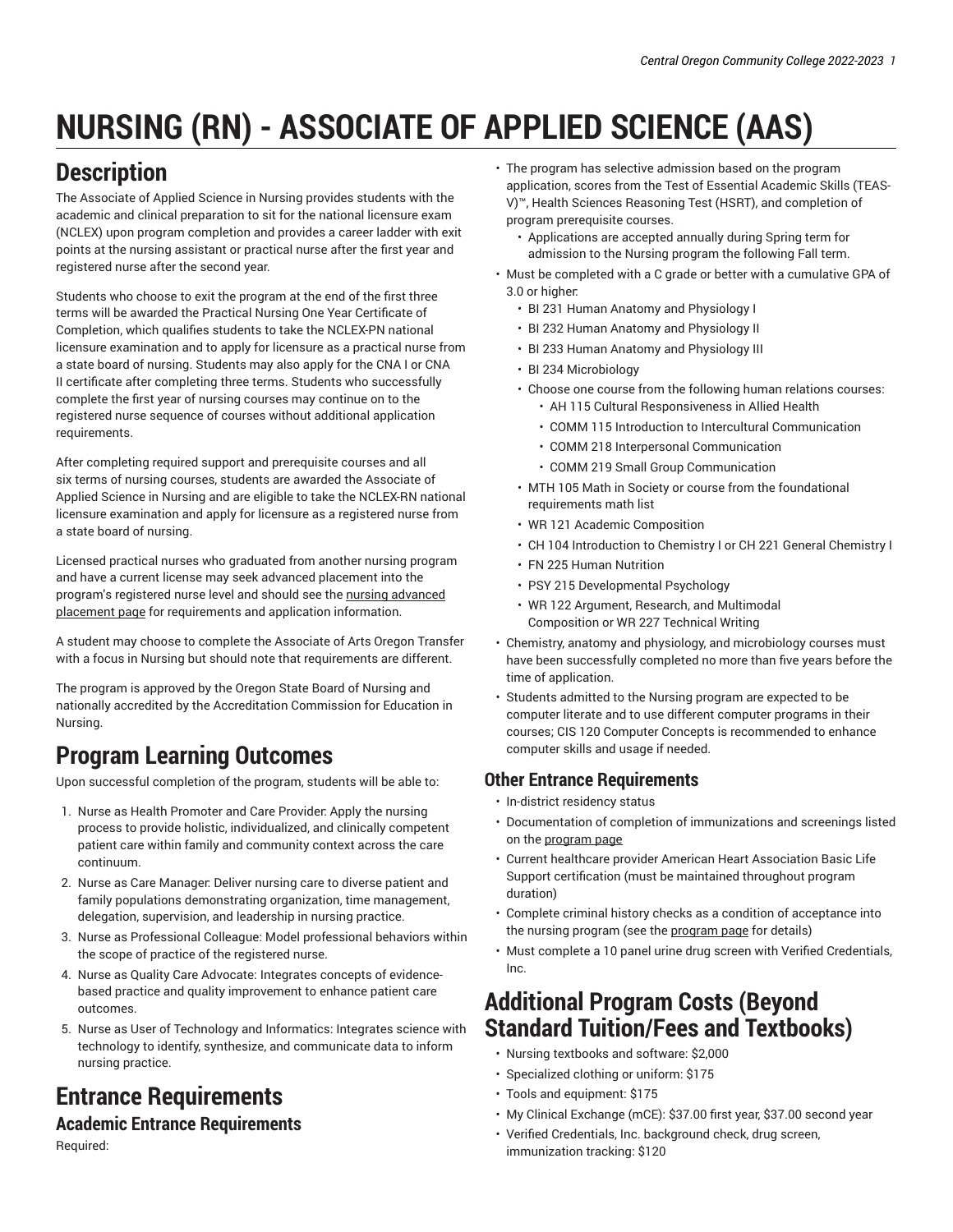• American Heart Association Basic Life Support certification: approximately \$90

#### **Enrollment Fees**

• Nursing program fee: \$450 per term

#### **Licensing Costs to Oregon State Board of Nursing**

- State exam/licensure fee: \$360 (\$160 RN-OR, \$200 NCLEX)
- State fingerprinting fee: \$64.50 (RN)

\* Does not include cost of immunizations and/or titers if needed. \* Additional costs for optional LPN licensure

### **Course Requirements**

| Course                                           | Title                                                                                   | <b>Credits</b> |  |  |
|--------------------------------------------------|-----------------------------------------------------------------------------------------|----------------|--|--|
| <b>Prerequisite Courses</b>                      |                                                                                         |                |  |  |
| <b>BI 231</b>                                    | Human Anatomy and Physiology I<br>$\overline{4}$                                        |                |  |  |
| <b>BI 232</b>                                    | Human Anatomy and Physiology II                                                         |                |  |  |
| <b>BI 233</b>                                    | Human Anatomy and Physiology III                                                        |                |  |  |
| <b>BI 234</b>                                    | Microbiology                                                                            |                |  |  |
| <b>MTH 105</b>                                   | Math in Society (or choose one course from the<br>foundational requirements math list.) |                |  |  |
| <b>WR121</b>                                     | <b>Academic Composition</b>                                                             |                |  |  |
| <b>Support Courses</b>                           |                                                                                         |                |  |  |
| CH 104                                           | Introduction to Chemistry I                                                             | 5              |  |  |
| or CH 221                                        | <b>General Chemistry I</b>                                                              |                |  |  |
| <b>FN 225</b>                                    | <b>Human Nutrition</b>                                                                  | $\overline{4}$ |  |  |
| <b>PSY 215</b>                                   | Developmental Psychology                                                                |                |  |  |
| <b>WR122</b>                                     | $\overline{4}$<br>Argument, Research, and Multimodal Composition                        |                |  |  |
| or WR 227                                        | <b>Technical Writing</b>                                                                |                |  |  |
| Choose one course from the following:<br>$3 - 4$ |                                                                                         |                |  |  |
| AH 115                                           | <b>Cultural Responsiveness in Allied Health</b>                                         |                |  |  |
| <b>COMM 115</b>                                  | Introduction to Intercultural Communication                                             |                |  |  |
| <b>COMM 218</b>                                  | Interpersonal Communication                                                             |                |  |  |
| <b>COMM 219</b>                                  | <b>Small Group Communication</b>                                                        |                |  |  |
| <b>Core Courses</b>                              |                                                                                         |                |  |  |
| <b>NUR106</b>                                    | Nursing I                                                                               | 12             |  |  |
| <b>NUR107</b>                                    | <b>Nursing II</b>                                                                       | 10             |  |  |
| <b>NUR108</b>                                    | Nursing III                                                                             | 11             |  |  |
| <b>NUR 206</b>                                   | <b>Nursing IV</b>                                                                       | 11             |  |  |
| <b>NUR 207</b>                                   | Nursing V<br>10                                                                         |                |  |  |
| <b>NUR 208</b>                                   | <b>Nursing VI</b>                                                                       | 9              |  |  |
| <b>Total Credits</b>                             | 107-108                                                                                 |                |  |  |

# **Advising Notes**

Students seeking transfer admission into the AAS in Nursing must meet with the pre-admission nursing advisor and advanced placement program coordinator to determine eligibility before entry. Students transferring to another institution should be advised that often only selected credits from a community college program are considered transferable to public or private baccalaureate institutions.

### **Performance Standards**

- Academic Requirements:
	- Students must have a 2.0 cumulative GPA to earn a COCC certificate or degree.
	- All courses in the program must be completed with a grade of C or higher.
	- Greater than or equal to a 3.0 cumulative GPA for BI 231 Human Anatomy and Physiology I, BI 232 Human Anatomy and Physiology II, BI 233 Human Anatomy and Physiology III, BI 234 Microbiology, WR 121 Academic Composition and MTH 105 Math in Society (or higher).
	- Once admitted to the Nursing program, students must pass Nursing Theory greater than or equal to a 76.55 percent or 77 percent to pass the Nursing course and pass practicum (LRC and Clinical) to remain in the Nursing program.
- Additional Requirements:
	- Must adhere to the Nurse Practice Act of the state of Oregon.
	- Additionally, students are required to consistently meet the outcomes, technical standards, policies and/or safety standards of the program and College. Failure to do so may result in probation or removal from the program. It is the COCC student's responsibility to know and abide by the Nursing Program and College policies including [Student Rights and Responsibilities](https://www.cocc.edu/departments/student-life/student-policies.aspx).

# **Sample Plan**

**First Year**

| First Year<br>Fall                               |                                                 | <b>Credits</b> |  |
|--------------------------------------------------|-------------------------------------------------|----------------|--|
|                                                  |                                                 | 4              |  |
| BI 231                                           | Human Anatomy and Physiology I                  |                |  |
| <b>MTH 105</b>                                   | Math in Society                                 | $\overline{4}$ |  |
| <b>PSY 215</b>                                   | Developmental Psychology                        | 4              |  |
| <b>WR121</b>                                     | <b>Academic Composition</b>                     | $\overline{4}$ |  |
|                                                  | <b>Credits</b>                                  | 16             |  |
| Winter                                           |                                                 |                |  |
| <b>BI 232</b>                                    | Human Anatomy and Physiology II                 | $\overline{4}$ |  |
| CH 104                                           | Introduction to Chemistry I                     |                |  |
| or CH 221                                        | or General Chemistry I                          |                |  |
| <b>WR122</b>                                     | Argument, Research, and Multimodal              |                |  |
| or WR 227                                        | Composition                                     |                |  |
|                                                  | or Technical Writing                            |                |  |
|                                                  | <b>Credits</b>                                  | 13             |  |
| Spring                                           |                                                 |                |  |
| <b>BI 233</b>                                    | Human Anatomy and Physiology III                | 4              |  |
| <b>BI 234</b>                                    | Microbiology                                    | 4              |  |
| <b>FN 225</b>                                    | <b>Human Nutrition</b>                          | $\overline{4}$ |  |
| Choose one course from the following:<br>$3 - 4$ |                                                 |                |  |
| AH 115                                           | <b>Cultural Responsiveness in Allied Health</b> |                |  |
| <b>COMM 115</b>                                  | Introduction to Intercultural                   |                |  |
|                                                  | Communication                                   |                |  |
| <b>COMM 218</b>                                  | <b>Interpersonal Communication</b>              |                |  |
| <b>COMM 219</b>                                  | <b>Small Group Communication</b>                |                |  |
|                                                  | <b>Credits</b>                                  | $15 - 16$      |  |
| <b>Second Year</b>                               |                                                 |                |  |
| Fall                                             |                                                 |                |  |
| <b>NUR106</b>                                    | Nursing I                                       | 12             |  |
|                                                  | <b>Credits</b>                                  | 12             |  |
|                                                  |                                                 |                |  |